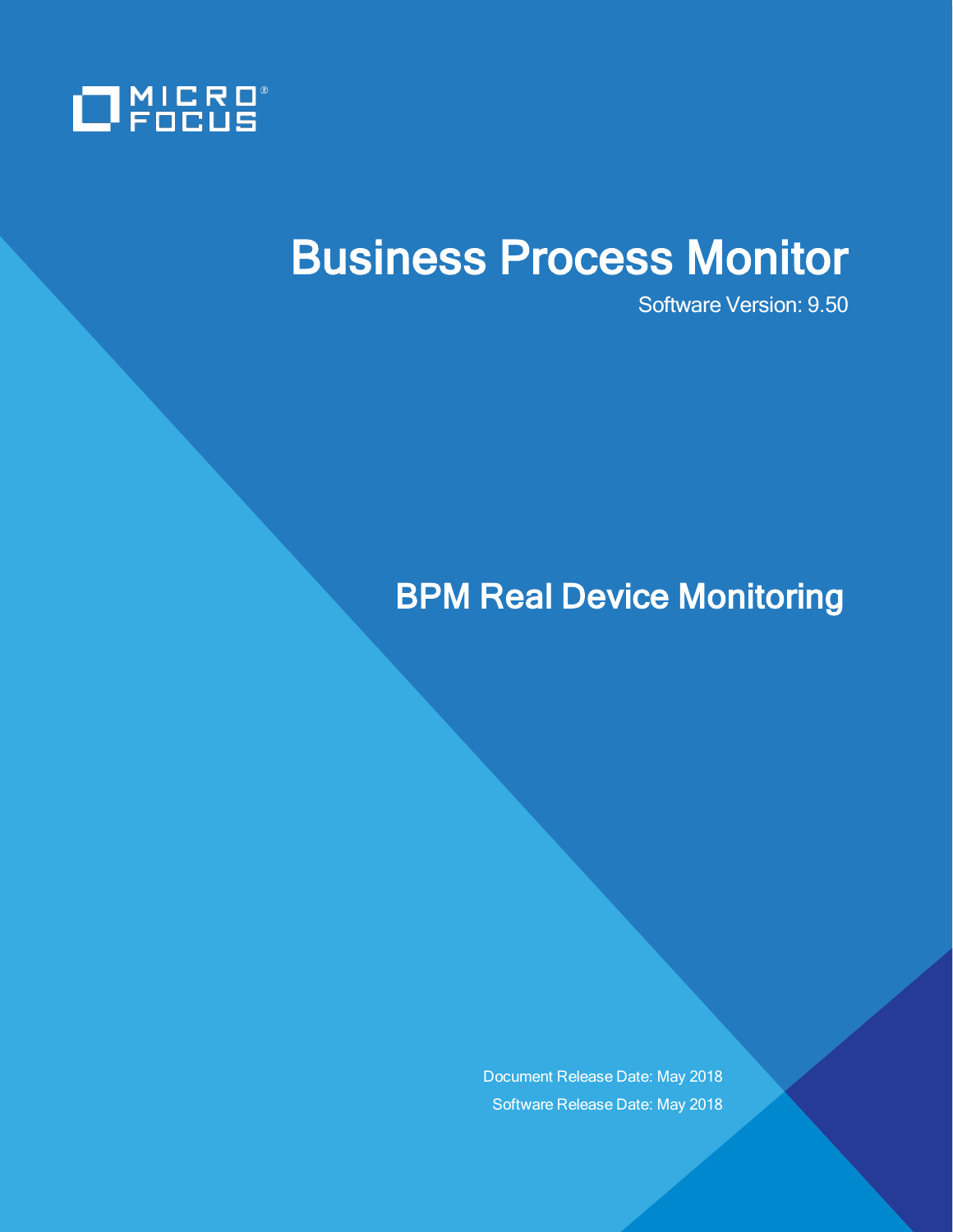### Legal notices

### **Warranty**

The only warranties for products and services of Micro Focus and its affiliates and licensors ("Micro Focus") are set forth in the express warranty statements accompanying such products and services. Nothing herein should be construed as constituting an additional warranty. Micro Focus shall not be liable for technical or editorial errors or omissions contained herein. The information contained herein is subject to change without notice.

### Restricted rights legend

Confidential computer software. Except as specifically indicated otherwise, a valid license from Micro Focus is required for possession, use or copying. Consistent with FAR 12.211 and 12.212, Commercial Computer Software, Computer Software Documentation, and Technical Data for Commercial Items are licensed to the U.S. Government under vendor's standard commercial license.

### Copyright notice

© Copyright 2005 - 2018 Micro Focus or one of its affiliates

### Trademark notices

Adobe® and Acrobat® are trademarks of Adobe Systems Incorporated.

AMD, the AMD Arrow symbol and ATI are trademarks of Advanced Micro Devices, Inc.

Citrix® and XenDesktop® are registered trademarks of Citrix Systems, Inc. and/or one more of its subsidiaries, and may be registered in the United States Patent and Trademark Office and in other countries.

Google™ and Google Maps™ are trademarks of Google Inc.

Intel®, Itanium®, Pentium®, and Intel® Xeon® are trademarks of Intel Corporation in the U.S. and other countries.

iPad® and iPhone® are trademarks of Apple Inc.

Java is a registered trademark of Oracle and/or its affiliates.

Linux® is the registered trademark of Linus Torvalds in the U.S. and other countries.

Microsoft®, Windows®, Lync®, Windows NT®, Windows® XP, Windows Vista® and Windows Server® are either registered trademarks or trademarks of Microsoft Corporation in the United States and/or other countries.

NVIDIA® is a trademark and/or registered trademark of NVIDIA Corporation in the U.S. and other countries.

Oracle is a registered trademark of Oracle Corporation and/or its affiliates.

Red Hat® is a registered trademark of Red Hat, Inc. in the United States and other countries.

SAP® is the trademark or registered trademark of SAP SE in Germany and in several other countries.

UNIX® is a registered trademark of The Open Group.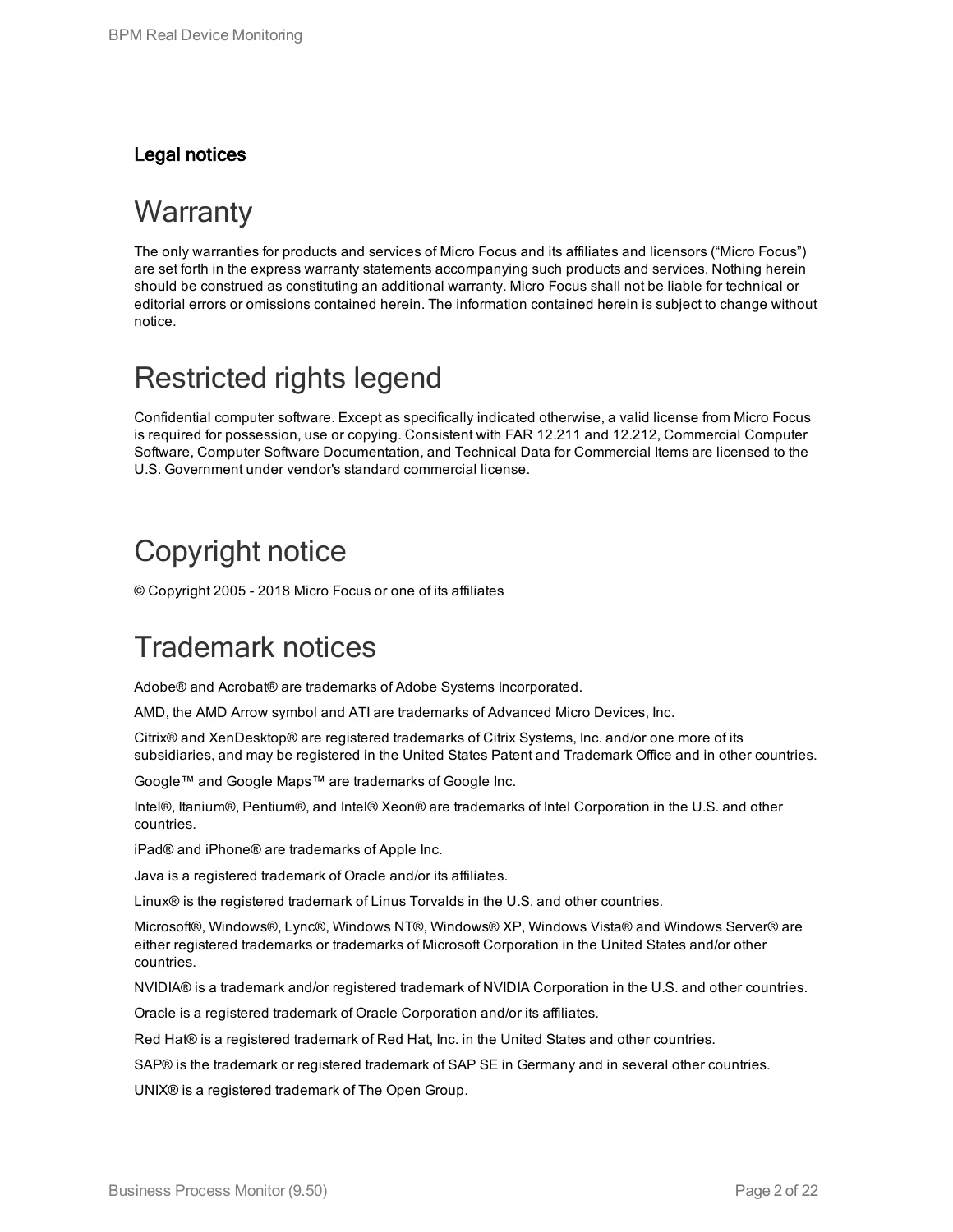### Documentation updates

The title page of this document contains the following identifying information:

- Software Version number, which indicates the software version.
- Document Release Date, which changes each time the document is updated.
- Software Release Date, which indicates the release date of this version of the software.

To verify you are using the most recent edition of a document, go to [https://softwaresupport.softwaregrp.com/group/softwaresupport/search-result?doctype=manuals?keyword=.](https://softwaresupport.softwaregrp.com/group/softwaresupport/search-result?doctype=manuals?keyword=)

To check for recent software patches, go to [https://softwaresupport.softwaregrp.com/group/softwaresupport/search-result?doctype=patches?keyword=.](https://softwaresupport.softwaregrp.com/group/softwaresupport/search-result?doctype=patches?keyword=)

This site requires that you register for a Passport and sign in. To register for a Passport ID, go to <https://cf.passport.softwaregrp.com/hppcf/login.do>.

Or click the **Register** link at the top of the Software Support page.

You will also receive updated or new editions if you subscribe to the appropriate product support service. Contact your sales representative for details.

The title page of this document contains the following identifying information:

- Software Version number, which indicates the software version.
- Document Release Date, which changes each time the document is updated.
- Software Release Date, which indicates the release date of this version of the software.

To verify you are using the most recent edition of a document, go to [https://softwaresupport.softwaregrp.com/group/softwaresupport/search-result?doctype=online](https://softwaresupport.softwaregrp.com/group/softwaresupport/search-result?doctype=online help) help.

This site requires that you register for a Passport and sign in. To register for a Passport ID, go to <https://cf.passport.softwaregrp.com/hppcf/login.do>.

You will also receive updated or new editions if you subscribe to the appropriate product support service. Contact your sales representative for details.

For information and details about the products, services, and support that offers, contact your Client Director.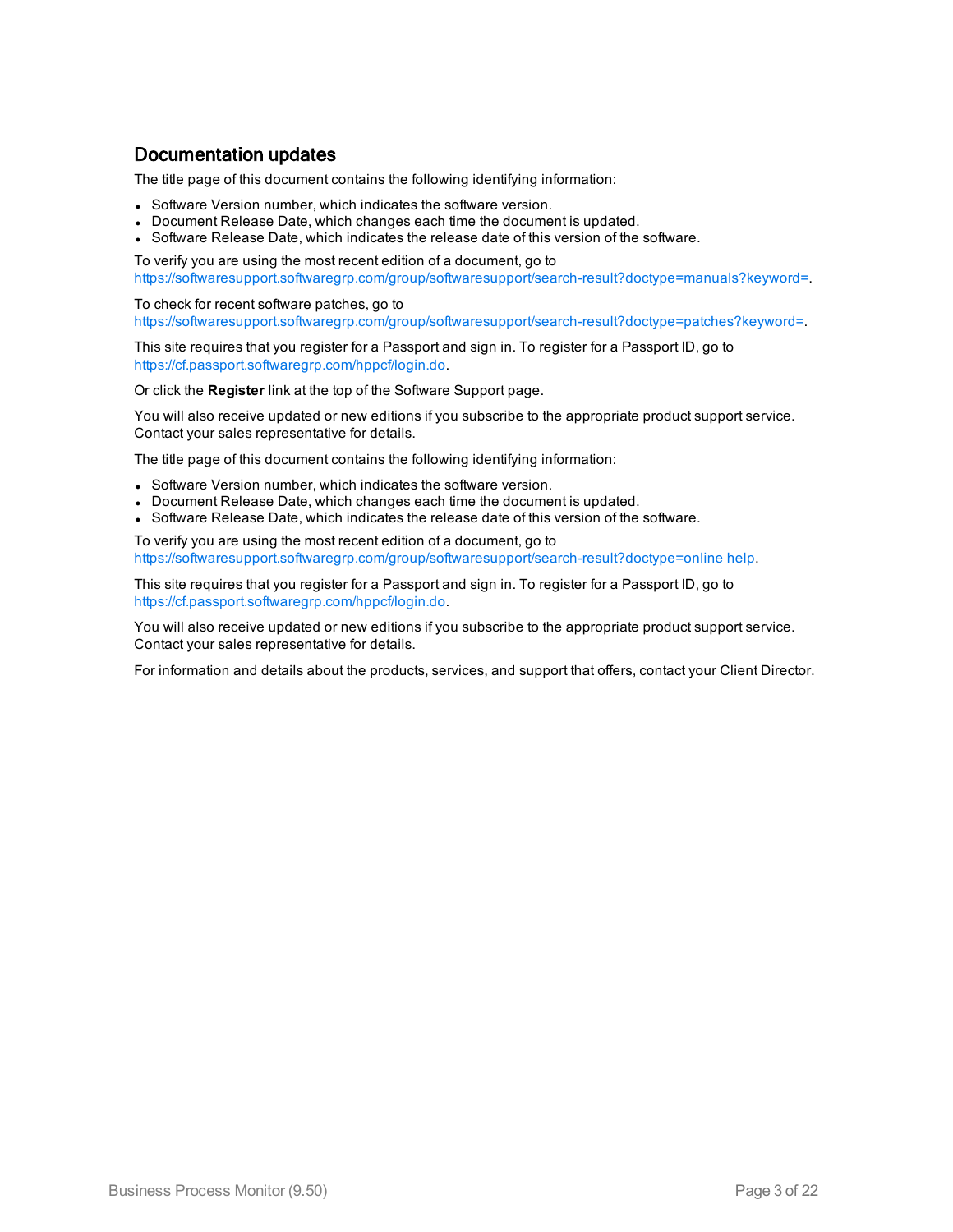### Support

Visit the Software Support Online web site at <https://softwaresupport.softwaregrp.com/>.

This web site provides contact information and details about the products, services, and support that offers.

online support provides customer self-solve capabilities. It provides a fast and efficient way to access interactive technical support tools needed to manage your business. As a valued support customer, you can benefit by using the support web site to:

- Search for knowledge documents of interest
- Submit and track support cases and enhancement requests
- Manage software licenses
- Download new versions of software or software patches
- Access product documentation
- Manage support contracts
- Look up support contacts
- Review information about available services
- Enter into discussions with other software customers
- Research and register for software training

Most of the support areas require you to register as a Passport user and sign in. Many also require a support contract.

To register for a Passport ID, go to [https://cf.passport.softwaregrp.com/hppcf/login.do.](https://cf.passport.softwaregrp.com/hppcf/login.do)

Visit the Software Support Online web site at <https://softwaresupport.softwaregrp.com/>.

This web site provides contact information and details about the products, services, and support that offers.

online support provides customer self-solve capabilities. It provides a fast and efficient way to access interactive technical support tools needed to manage your business. As a valued support customer, you can benefit by using the support web site to:

- Search for knowledge documents of interest
- Submit and track support cases and enhancement requests
- Manage software licenses
- Download software
- Access product documentation
- Manage support contracts
- Look up support contacts
- Review information about available services
- Enter into discussions with other software customers
- Research and register for software training

Most of the support areas require you to register as a Passport user and sign in. Many also require a support contract.

To register for a Passport ID, go to <https://softwaresupport.softwaregrp.com/>.

To check for recent updates or to verify that you are using the most recent edition of a document, contact your Client Director.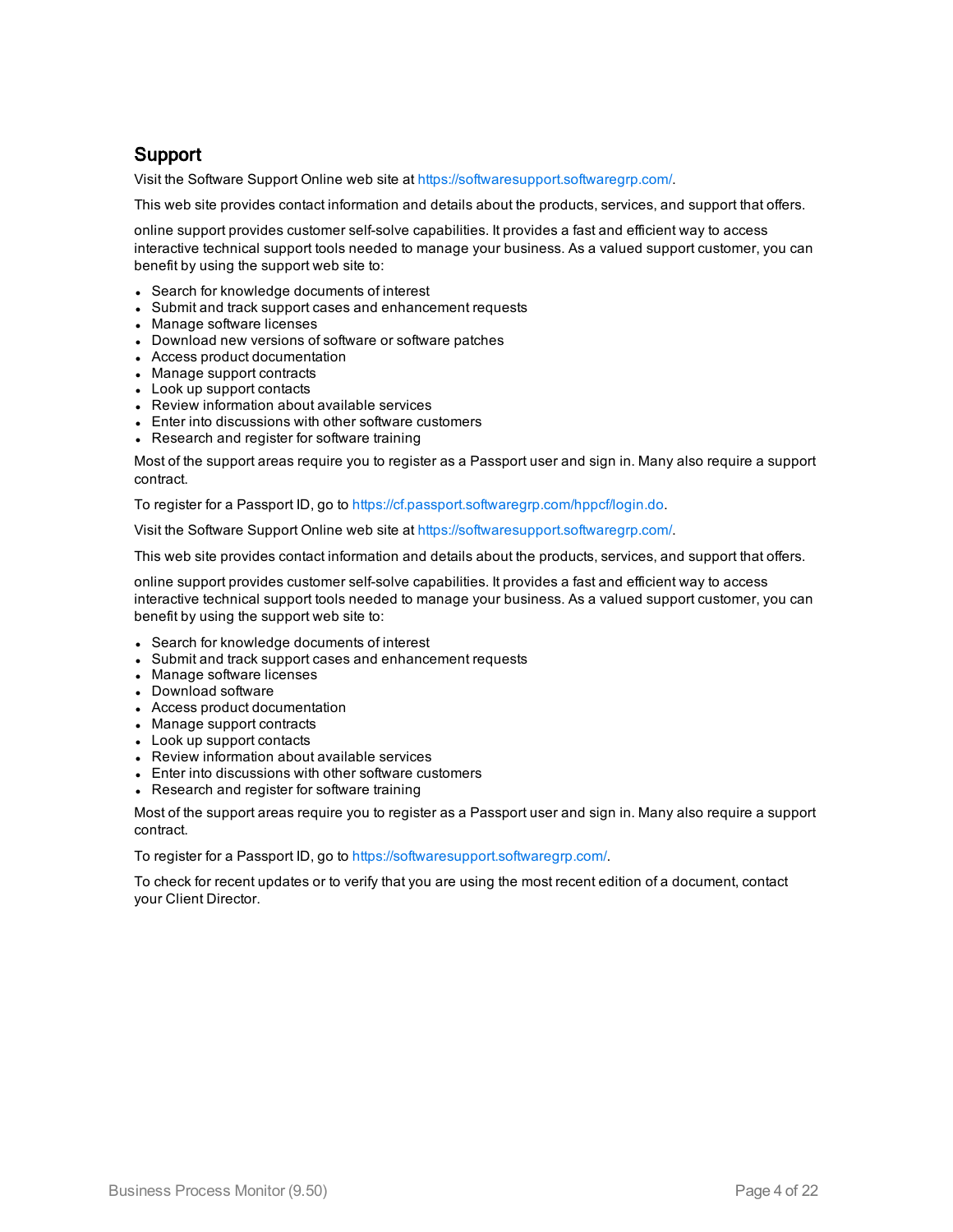# **Contents**

| 22 |
|----|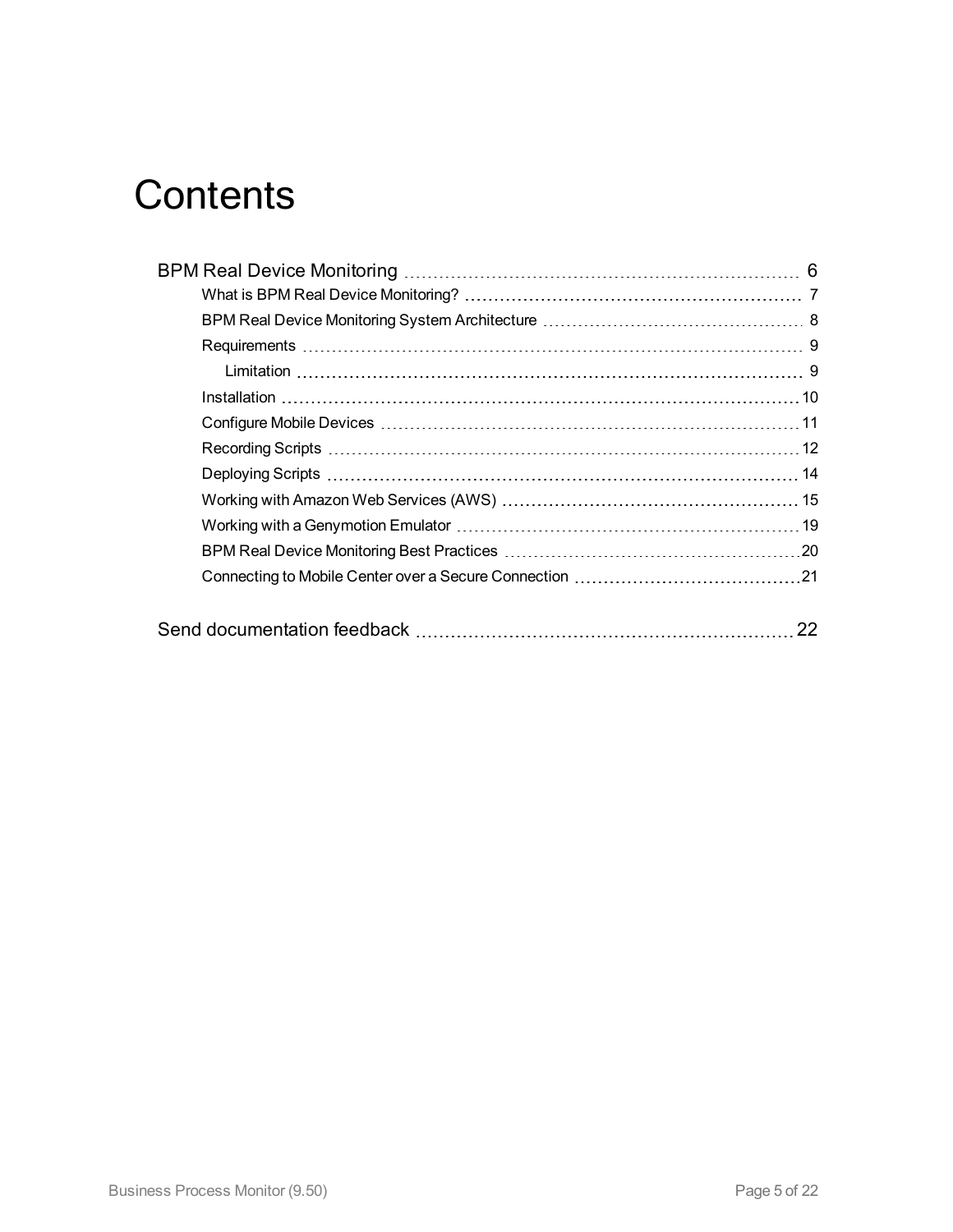# <span id="page-5-0"></span>BPM Real Device Monitoring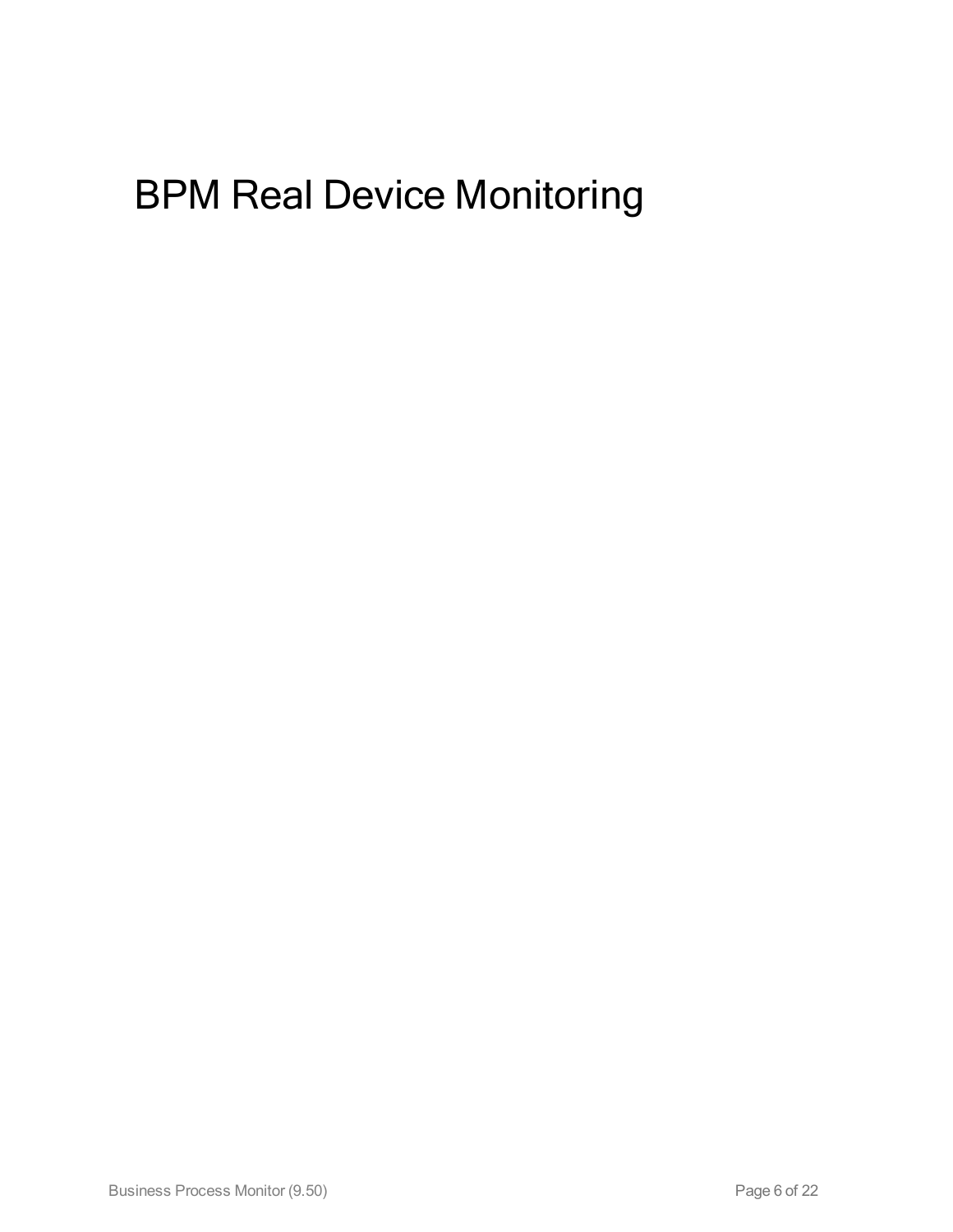## <span id="page-6-0"></span>What is BPM Real Device Monitoring?

BPM Real Device Monitoring displays the availability and performance of mobile applications, installed on devices in multiple locations.

BPM Real Device Monitoring enables you to record applications on real mobile devices, play the recording from BPM, and report the measurements to BPM.

BPM Real Device Monitoring measures mobile application performance to identify trends over time. This enables you to identify spikes or sudden changes in performance. Changes in mobile application performance can be isolated to a specific time, location, carrier, device type, or mobile operating system.

For an evaluation version of BPM Real Device Monitoring, contact [mobilehelp@hpe.com](mailto:mobilehelp@hpe.com?subject=BPM Real Device Monitoring).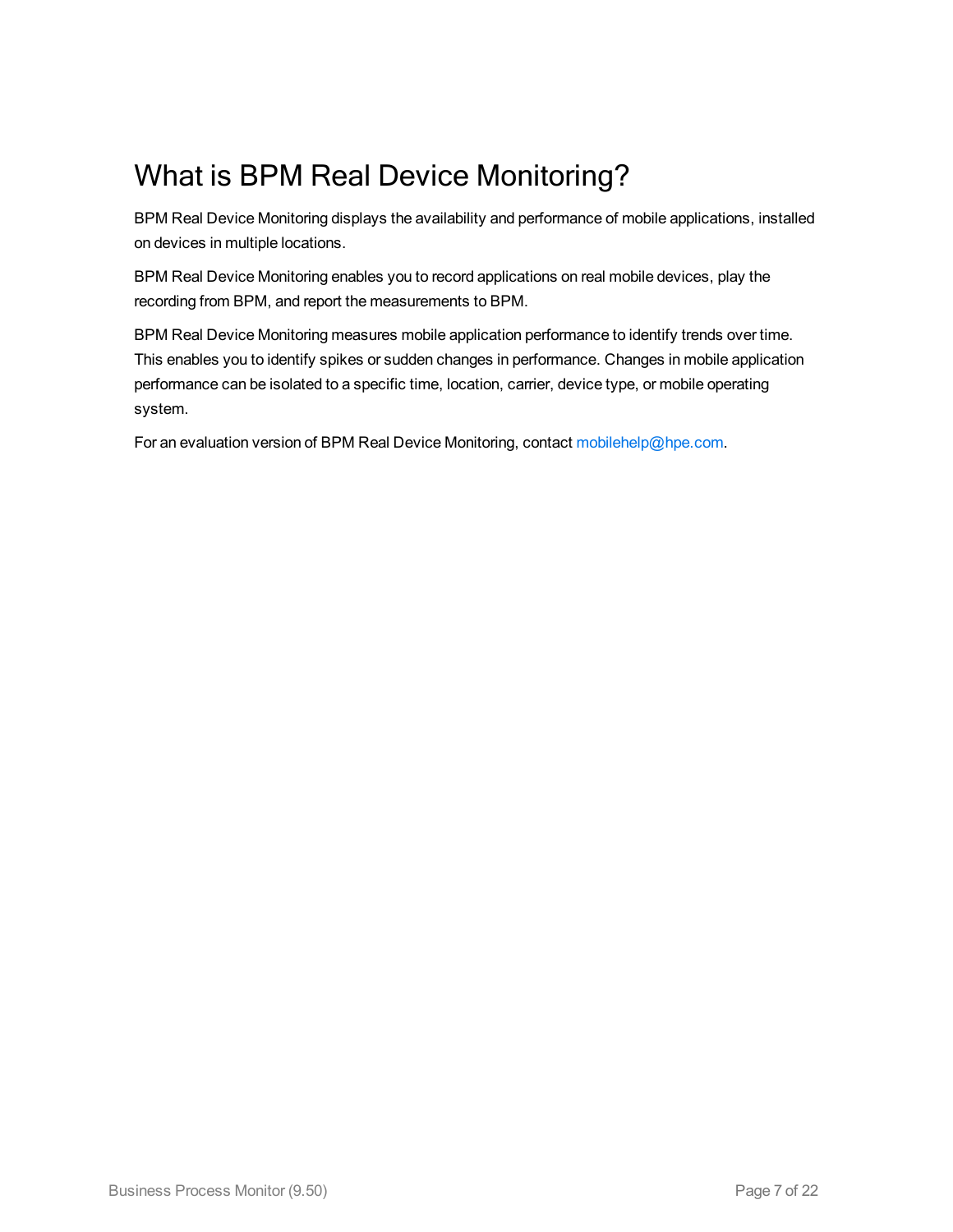## <span id="page-7-0"></span>BPM Real Device Monitoring System Architecture

BPM Real Device Monitoring requires each mobile device to be connected to an Mobile Center connector in each location from which you want to monitor.

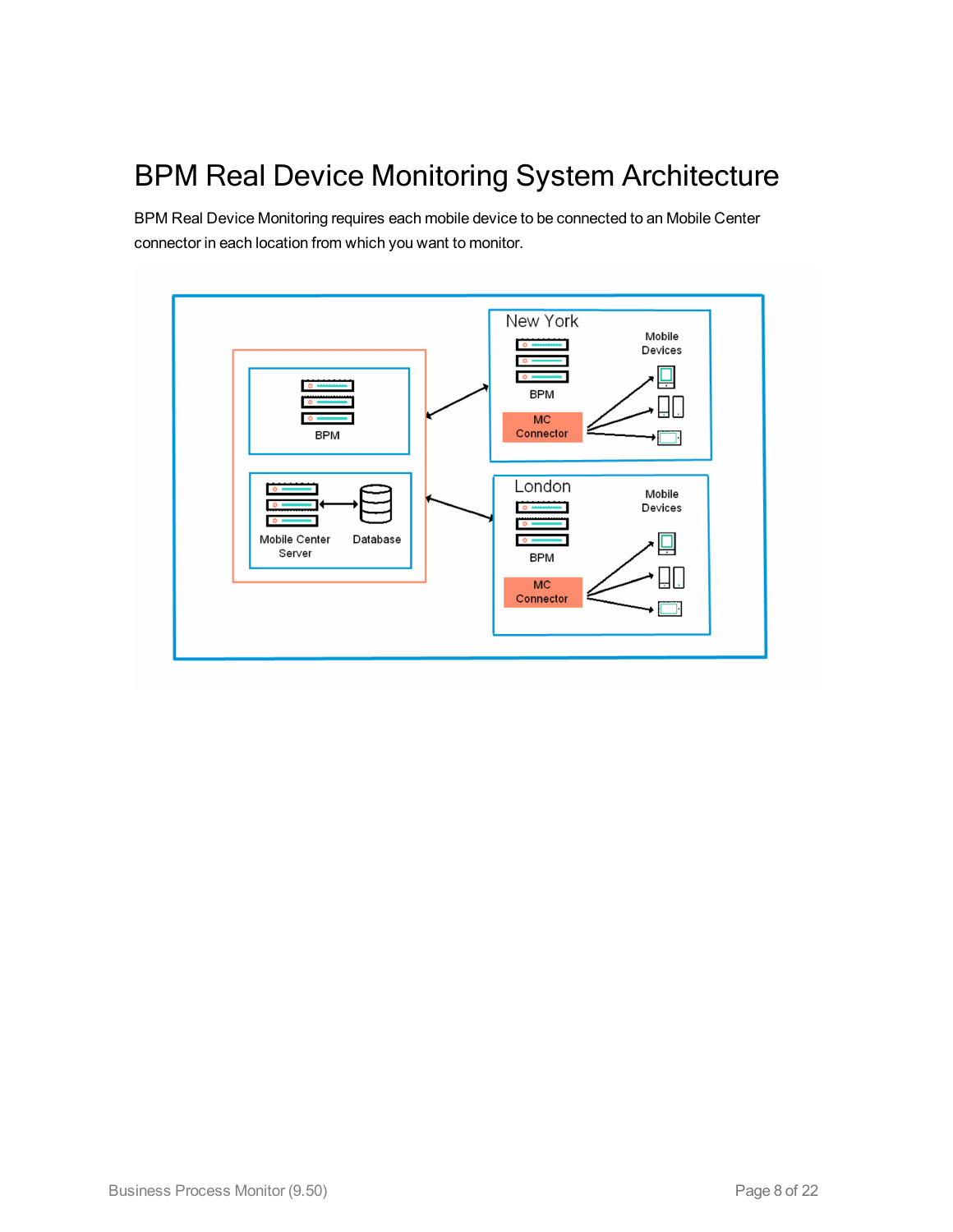### <span id="page-8-0"></span>**Requirements**

BPM Real Device Monitoring has the following requirements at each location:

- Windows server with BPM 9.50 and VuGen 12.55
- Dedicated physical server or virtual machine, running Mobile Center (latest supported version is Mobile Center 2.6 and Mobile Center 2.7).

For Mobile Center requirements, search for "Server requirements" in [https://admhelp.microfocus.com/mobilecenter/en/2.60/Content/Resources/\\_TopNav/\\_TopNav\\_](https://admhelp.microfocus.com/mobilecenter/en/2.60/Content/Resources/_TopNav/_TopNav_Home.htm) [Home.htm](https://admhelp.microfocus.com/mobilecenter/en/2.60/Content/Resources/_TopNav/_TopNav_Home.htm).

• Android or iOS mobile devices

For a complete list of supported devices, search for "Supported devices" in [https://admhelp.microfocus.com/mobilecenter/en/2.60/Content/Resources/\\_TopNav/\\_TopNav\\_](https://admhelp.microfocus.com/mobilecenter/en/2.60/Content/Resources/_TopNav/_TopNav_Home.htm) [Home.htm](https://admhelp.microfocus.com/mobilecenter/en/2.60/Content/Resources/_TopNav/_TopNav_Home.htm).

### <span id="page-8-1"></span>Limitation

Mobile Center 2.7 supports BPM 9.50 using UFT 14.03 scripts only.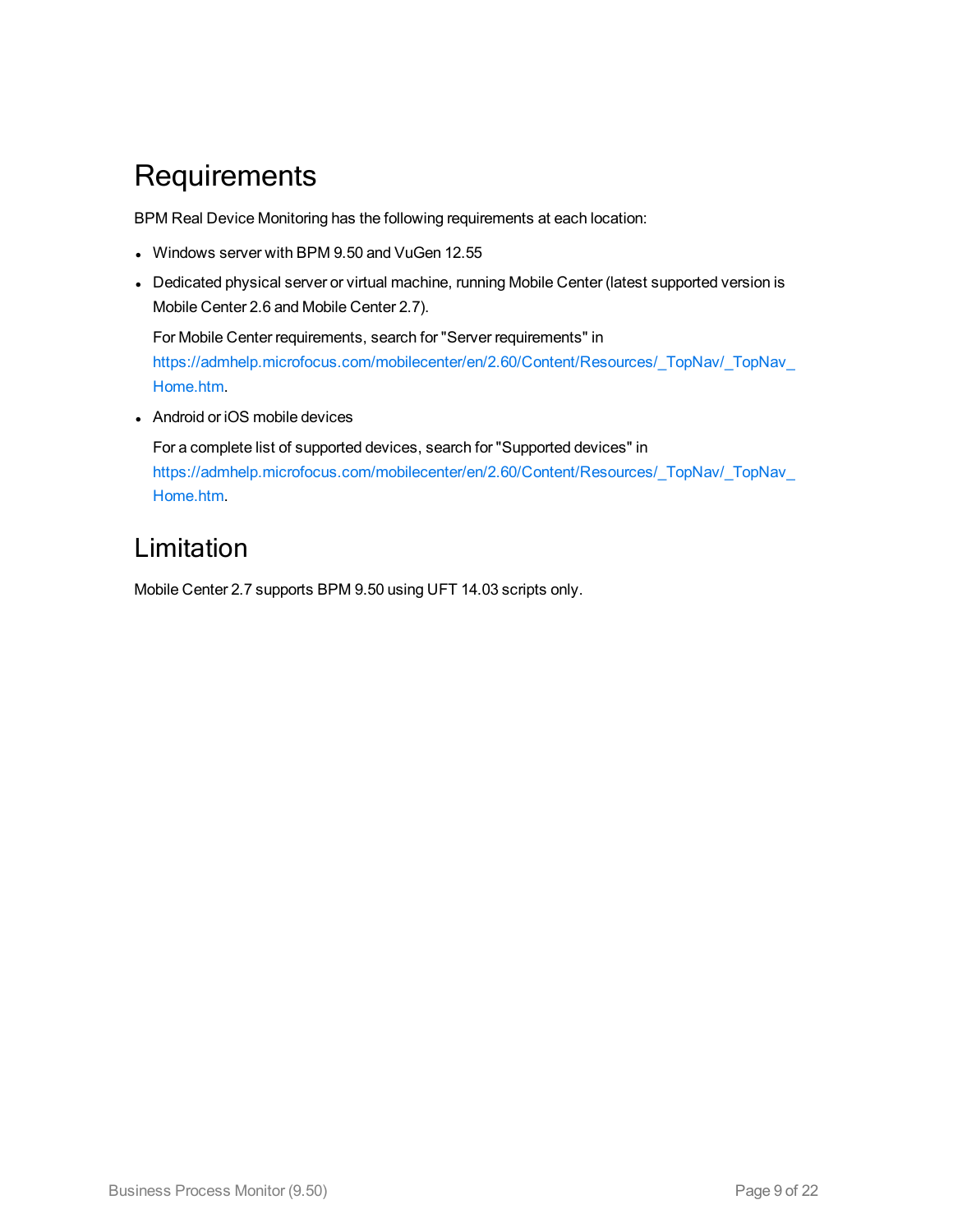### <span id="page-9-0"></span>Installation

Installing BPM Real Device Monitoring involves the following steps:

- Install BPM 9.50, including any relevant patches and hotfixes. For details see the BPM Deployment Guide.
- Install VuGen 12.55, including any relevant patches and hotfixes. For details see the VuGen documentation.
- Install and configure Mobile Center server, for details, see [https://admhelp.microfocus.com/mobilecenter/en/2.60/Content/Resources/\\_TopNav/\\_TopNav\\_](https://admhelp.microfocus.com/mobilecenter/en/2.60/Content/Resources/_TopNav/_TopNav_Home.htm) [Home.htm](https://admhelp.microfocus.com/mobilecenter/en/2.60/Content/Resources/_TopNav/_TopNav_Home.htm).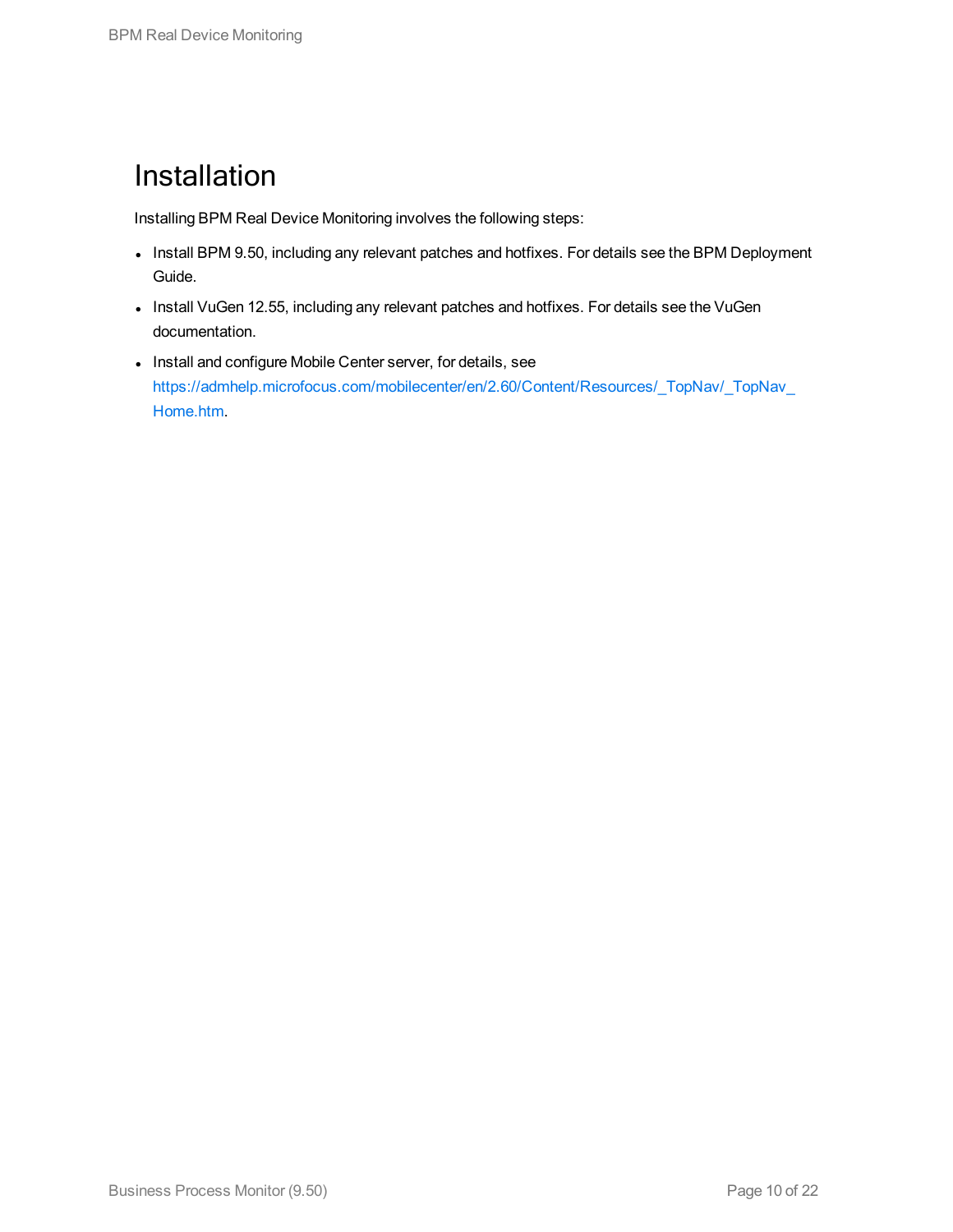# <span id="page-10-0"></span>Configure Mobile Devices

You need to configure each mobile device connected to the Mobile Center server. For details search for "Connect devices to Mobile Center" in

[https://admhelp.microfocus.com/mobilecenter/en/2.60/Content/Resources/\\_TopNav/\\_TopNav\\_](https://admhelp.microfocus.com/mobilecenter/en/2.60/Content/Resources/_TopNav/_TopNav_Home.htm) [Home.htm](https://admhelp.microfocus.com/mobilecenter/en/2.60/Content/Resources/_TopNav/_TopNav_Home.htm).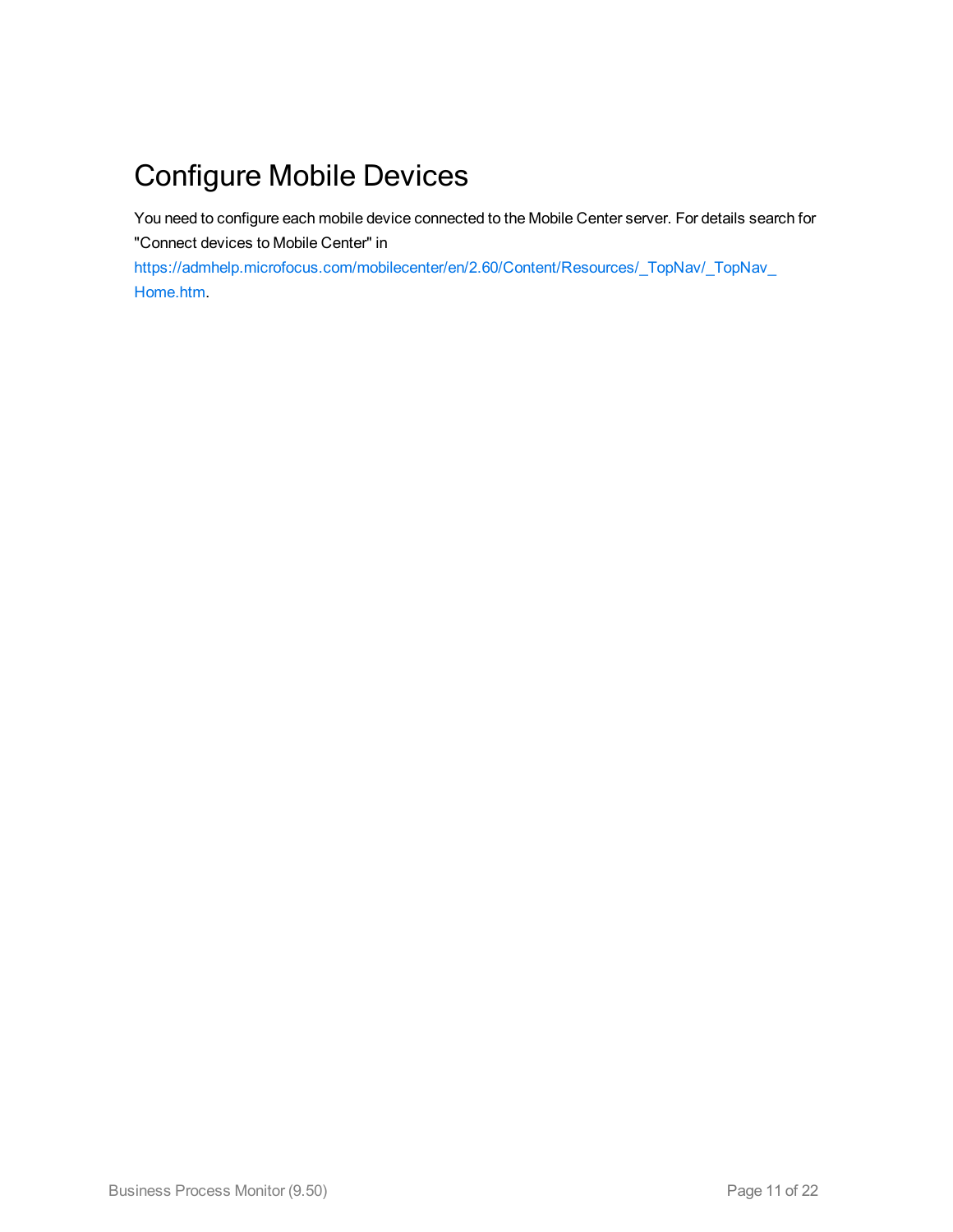## <span id="page-11-0"></span>Recording Scripts

Recording a script is done using *VuGen TruClient Native Mobile* protocol or *UFT GUI Test*.

In TruClient, you can create customized parameters when creating a new TruClient Native Mobile script.

In UFT, you need to enable support for Mobile Center:

- 1. In UFT, open the **Test Settings** dialog box > **Run** pane.
- 2. Under **Business Process Monitor**, select the following:
	- <sup>l</sup> **Save image of desktop when error occurs**
	- <sup>l</sup> **Allow test to run on Mobile Center**

#### **NOTE:**

If you have BSM 9.24 or earlier, use the script template to create new True Client Native protocol scripts. This allows the BSM machine to read the default parameters and record True Client scripts in 12.52 or earlier.

1. Open the following file:

TruClient: **<BPM installation directory>/resources/TruClientNativeMobile\_ TemplateForBPM.zip**

- 2. Extract the contents of this file to the Scripts folder on the VuGen machine.
- 3. In VuGen IDE, click **Open** and select the template.
- 4. Click **Save script as…** and give the script a new name.

For details of how to record a TruClient script, search for "Connect TruClient to Mobile Center" in [https://admhelp.microfocus.com/mobilecenter/en/2.60/Content/Resources/\\_TopNav/\\_TopNav\\_](https://admhelp.microfocus.com/mobilecenter/en/2.60/Content/Resources/_TopNav/_TopNav_Home.htm) [Home.htm](https://admhelp.microfocus.com/mobilecenter/en/2.60/Content/Resources/_TopNav/_TopNav_Home.htm).

For details of how to record a UFT script, search for "Create and run tests in UFT" in [https://admhelp.microfocus.com/mobilecenter/en/2.60/Content/Resources/\\_TopNav/\\_TopNav\\_](https://admhelp.microfocus.com/mobilecenter/en/2.60/Content/Resources/_TopNav/_TopNav_Home.htm) [Home.htm](https://admhelp.microfocus.com/mobilecenter/en/2.60/Content/Resources/_TopNav/_TopNav_Home.htm).

#### **After Recording the Script**

After you have recorded the script do the following:

- 1. Delete, edit, and add transactions to the script as required.
- 2. Click the play button to test the script.
- 3. Once you have made the necessary changes to the script, save the script. If you are using TruClient, manually close the interface.
- 4. Export the script to a zip file: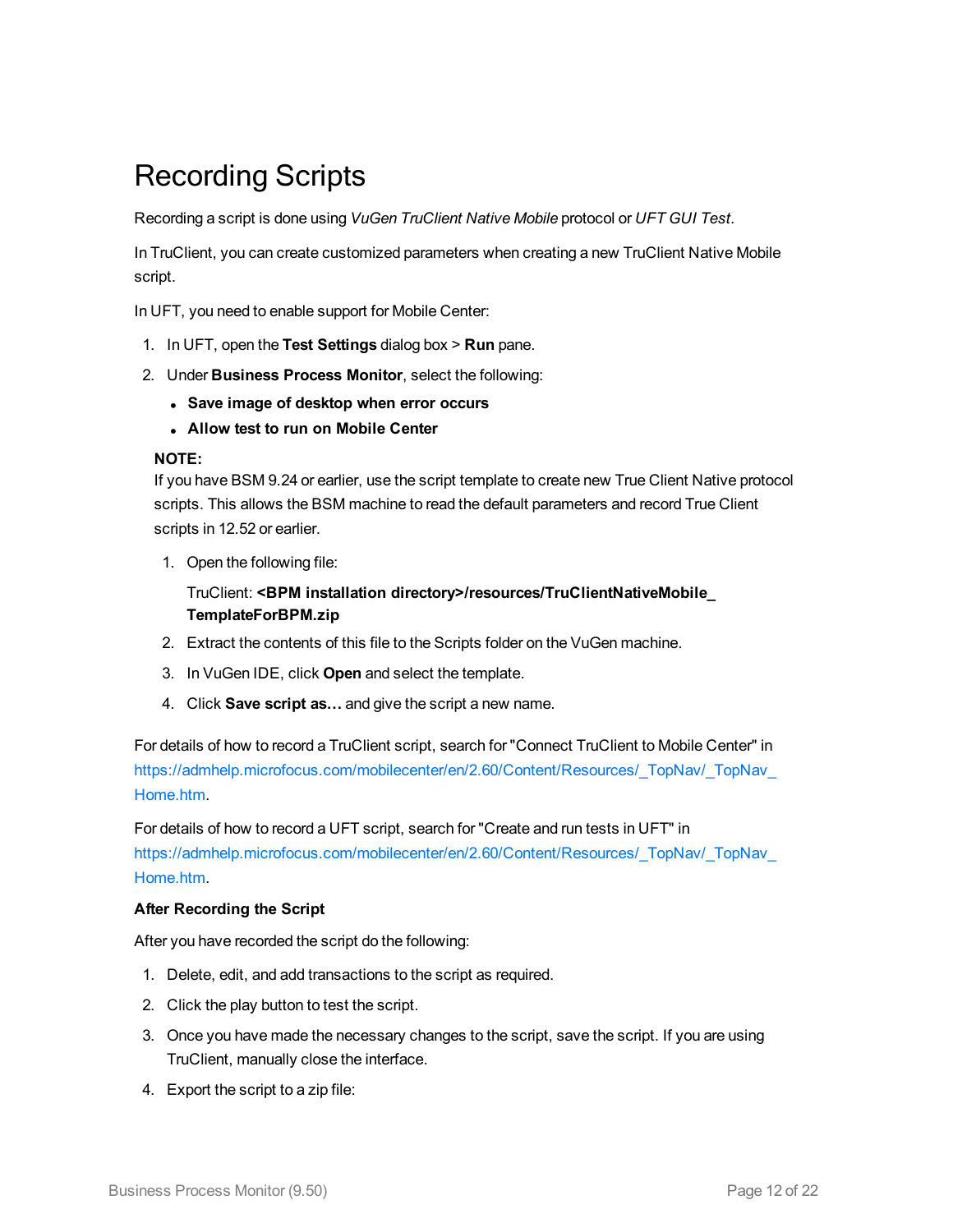- <sup>l</sup> **TruClient:** Select **File** > **Manage Zip Files** > **Export to zip File…** > **runtime files only**.
- <sup>l</sup> **UFT:** Select **File** > **Export Test**.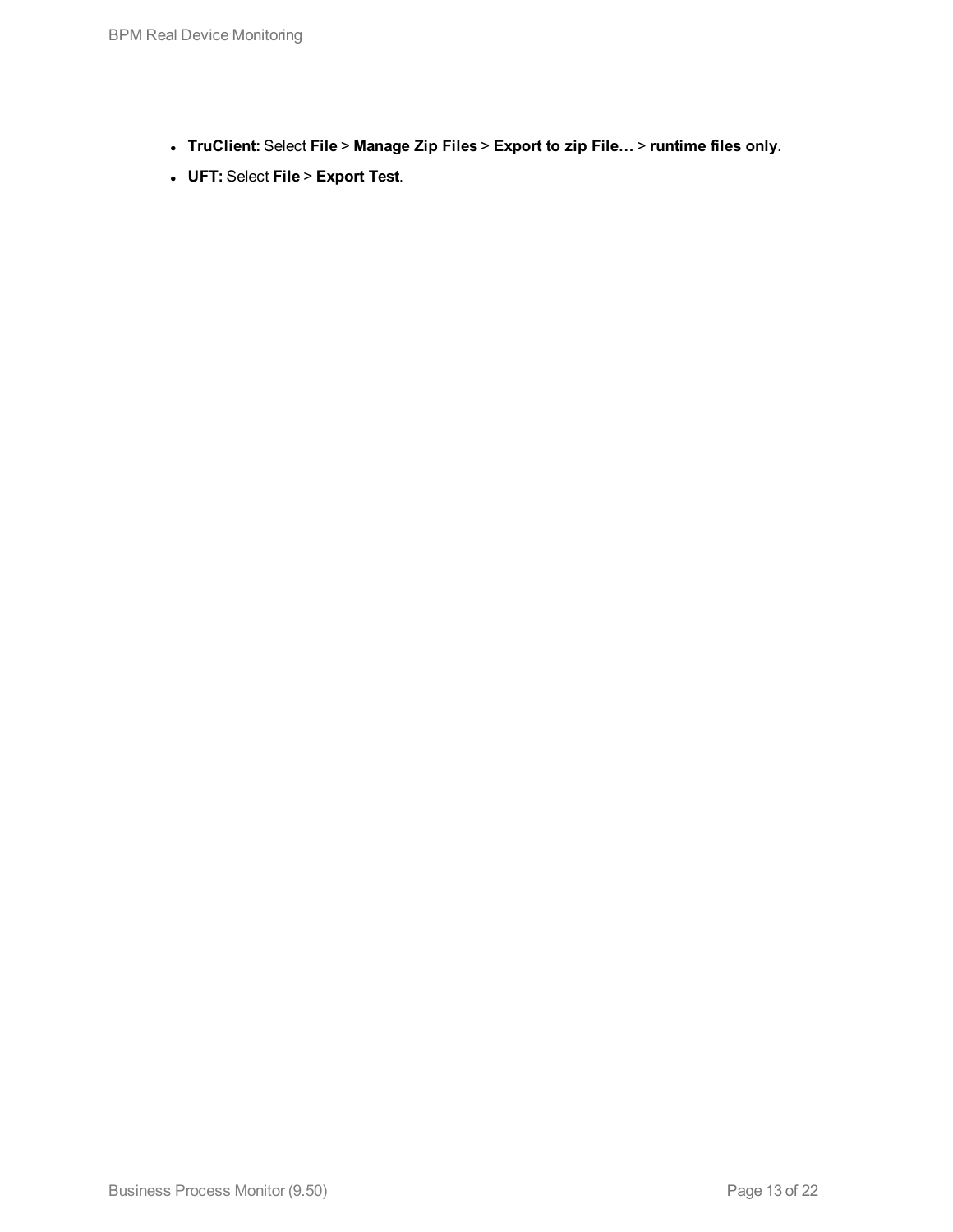## <span id="page-13-0"></span>Deploying Scripts

To deploy a script, you need to upload the script to APM or AppPulse Active, and for each location assign the BPM Mobile locations and the script parameters.

1. Upload the recorded scripts to APM or AppPulse Active, create an application that will run the scripts, update the application thresholds, and assign the application to the required BPM Mobile locations.

#### **NOTE:**

Review the performance thresholds based on average script execution time after assigning BPM data collector to an application. It consists of scripts that are to be executed on mobile devices using Mobile Center.

Mobile scripts take longer to run than regular scripts, so you should increase the thresholds.

2. Click to update the script parameters for each location.

Without this step, scripts will run only on the Mobile Center server and on the mobile devices on which they were recorded.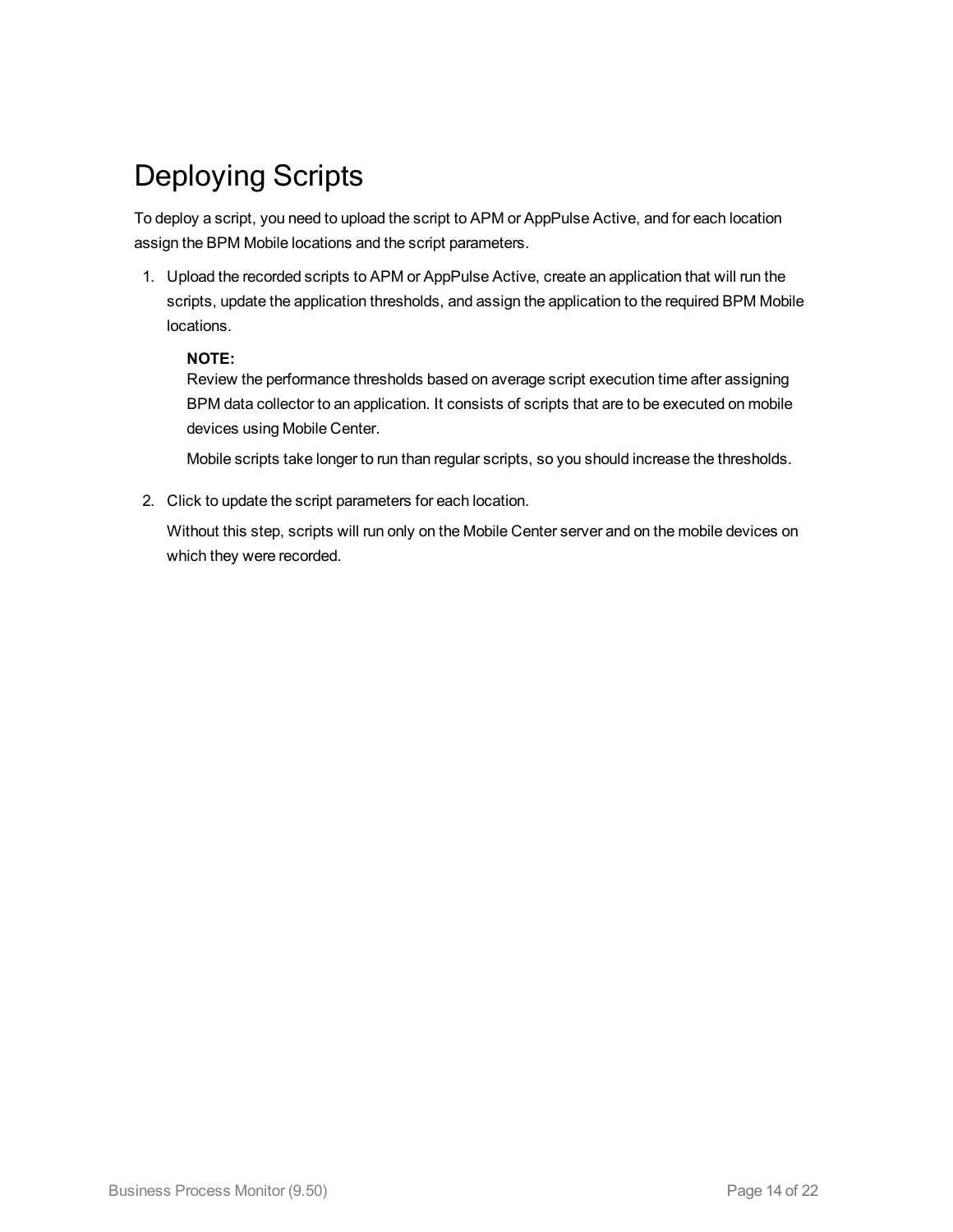## <span id="page-14-0"></span>Working with Amazon Web Services (AWS)

You can use BPM with a Mobile Center installation that is integrated with Amazon Web Services (AWS). This allows you to run TruClient/UFT scripts on mobile devices sitting on the AWS Device Farm.



#### Pre Requisites

• Mobile Center installed on AWS

To run scripts on AWS, you need an Amazon account and need to integrate Mobile Center with the AWS Device farm. For details, see the Mobile Center [documentation](https://admhelp.microfocus.com/mobilecenter/en/2.60/Content/AWS installation.htm?Highlight=AWS Installation) (https://admhelp.microfocus.com/mobilecenter/en/2.60/Content/AWS%20installation.htm?High light=AWS Installation).

- VuGen 12.55 to record a TruClient Native Mobile Script
- BPM 9.50

#### **NOTE:**

To confirm that VuGen and BPM have access to the MC server, navigate to the MC server URL directly from the BPM browser machine.

### Record Script in TruClient

Record the script with TruClient Native Mobile protocol on a local device connected to a local MC server.

### Update Script Parameters

Once you have recorded the script locally, you need to modify the following parameters so that the script can be replayed in AWS:

1. In VuGen, select **File** > **New Script and Solution** > **TruClient Native Mobile Protocol**.

2. Click  $\boxed{\text{a}}$  to open the TruClient General Settings dialog box and set the following parameters: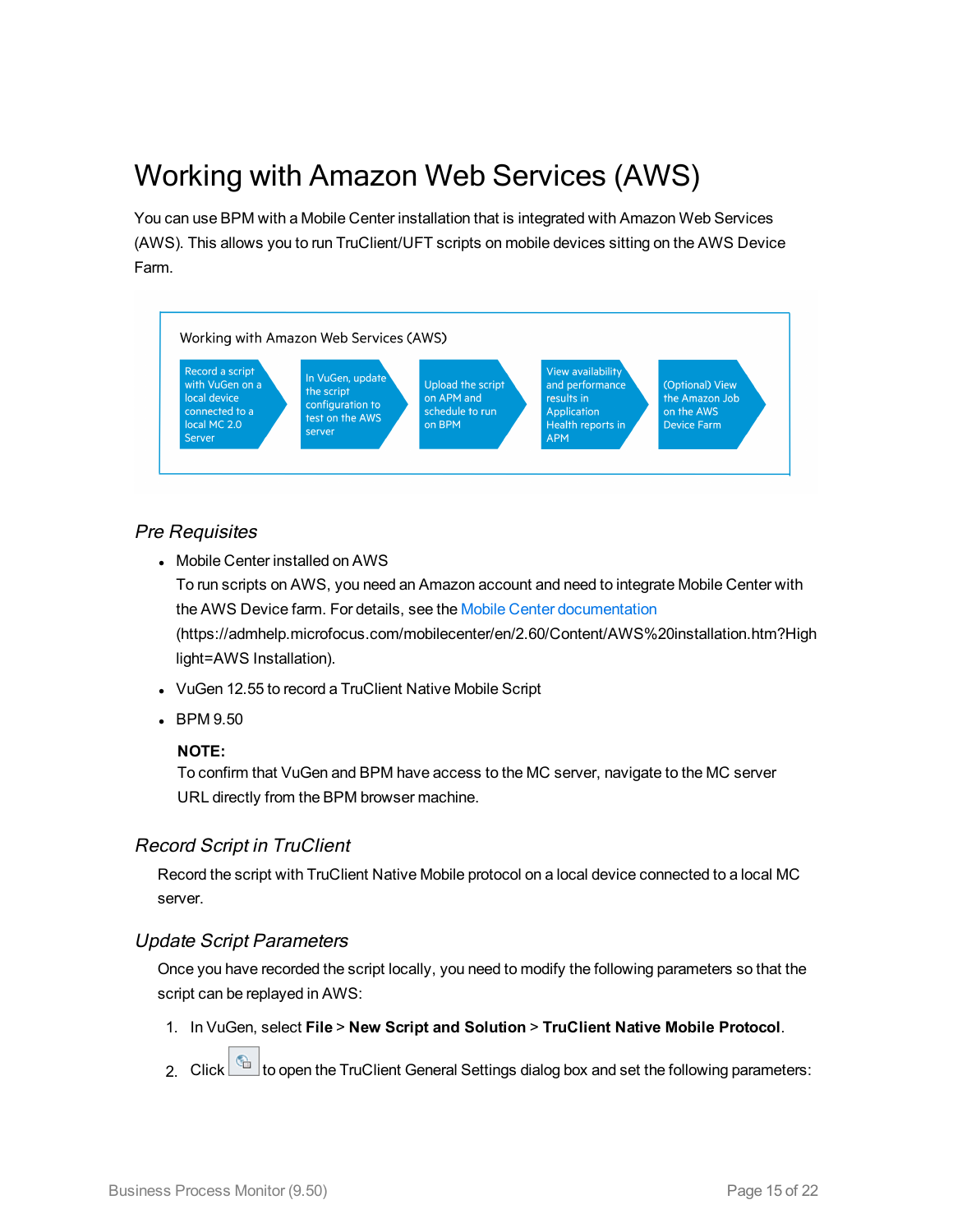- <sup>l</sup> **Server URL Port** Enter the URL of the Mobile Center on the ASW machine, for example: port - myserver.amazonaws.com:8080
- <sup>l</sup> **User name** The administrator user name to access Mobile Center.
- **Password** The password to access Mobile Center.
- 3. Click **Develop Script** to open the script in TruClient.
- 4. In the TruClient Native Mobile tab, expand the **Prepare mobile device** section.
- 5. Under **Step**, choose **Select by** > **Capabilities**.
- 6. Under **Arguments**, select an OS Type and OS Version, and a Source Lab of **Amazon WS**.

#### Upload the Script to APM and Attach to BPM

Upload the enhanced TC Native Mobile script to APM. The script is added to the application, linked to BPM as a data collector, and scheduled to run periodically.

You can modify the script in Application Health interface (**Application Health** > **App Settings** > **Business Process Monitor**).

| 章 | <b>APPLICATION HEALTH</b>       |                                                                                                                                                |                                                                                                                                                                                                 | $\mathbb{R}$<br>User: admin |  |  |
|---|---------------------------------|------------------------------------------------------------------------------------------------------------------------------------------------|-------------------------------------------------------------------------------------------------------------------------------------------------------------------------------------------------|-----------------------------|--|--|
|   | $\ll$                           | <b>Default Client_BAT_App</b><br>$\checkmark$                                                                                                  | + Create New App                                                                                                                                                                                |                             |  |  |
| ⋒ | Dashboard                       | <b>BTFs</b><br>Scheduling<br><b>General</b>                                                                                                    | <b>Web Traces</b><br><b>Transactions</b>                                                                                                                                                        | Cancel<br>Save              |  |  |
|   | <b>App Overview</b>             | <b>APPLICATION ACTIVE</b><br>$\bullet$                                                                                                         |                                                                                                                                                                                                 |                             |  |  |
| ☮ | <b>SLM</b>                      | Default Client BAT App<br>Name                                                                                                                 |                                                                                                                                                                                                 |                             |  |  |
| ឍ | <b>Business Process Monitor</b> | Description                                                                                                                                    |                                                                                                                                                                                                 |                             |  |  |
| 囨 | <b>Real User Monitor</b>        | Time Zone<br>Asia, Calcutta (GMT +05:30)                                                                                                       | $\checkmark$                                                                                                                                                                                    |                             |  |  |
| ଢ | <b>App Settings</b>             | License<br><b>Transaction Unlimited Location</b>                                                                                               | $\checkmark$                                                                                                                                                                                    |                             |  |  |
|   |                                 | 孟<br><b>DEFAULT PERFORMANCE STATIC THRESHOLDS</b> (Measured in Seconds)<br>$\bullet$                                                           |                                                                                                                                                                                                 |                             |  |  |
|   | <b>Business Process Monitor</b> | OK if below 8<br>Minor if between 8 - 12                                                                                                       | Critical if above 12                                                                                                                                                                            |                             |  |  |
|   | <b>Real User Monitor</b>        |                                                                                                                                                | The default performance threshold to be used for new transactions. If the application has a static threshold, you can set a different threshold for individual transactions in the application. |                             |  |  |
|   | Alerts                          | ۞<br>PERFORMANCE DYNAMIC THRESHOLDS (Measured using Standard Deviation - the spread from the average)<br>$\circ$                               |                                                                                                                                                                                                 |                             |  |  |
|   | Downtime                        | OK if below 3<br>Minor if between 3 - 4                                                                                                        | Critical if above 4                                                                                                                                                                             |                             |  |  |
|   |                                 | Static Upper Limit<br>Static Lower Limit                                                                                                       |                                                                                                                                                                                                 |                             |  |  |
|   | <b>General Settings</b>         |                                                                                                                                                | For new applications or transactions/locations, it will take up to a week to gather enough data to calculate the threshold values                                                               |                             |  |  |
|   |                                 | 鬥<br><b>AVAILABILITY THRESHOLDS</b>                                                                                                            |                                                                                                                                                                                                 |                             |  |  |
|   |                                 | Availability transaction fails if it takes longer than (secs.) 45<br>Availability status is critical if less than (%) 90<br>$\rightarrow$<br>≺ |                                                                                                                                                                                                 |                             |  |  |

Once the replay starts on AWS, it connects to the available matching device on the AWS Device Farm, the application launches and the script is executed successfully.

#### View the Application Health Reports in APM

You can view the Application Overview report to view Availability and Performance results of the mobile application.

#### View the Amazon Job on the AWS Device Farm

AWS displays the test results against each run.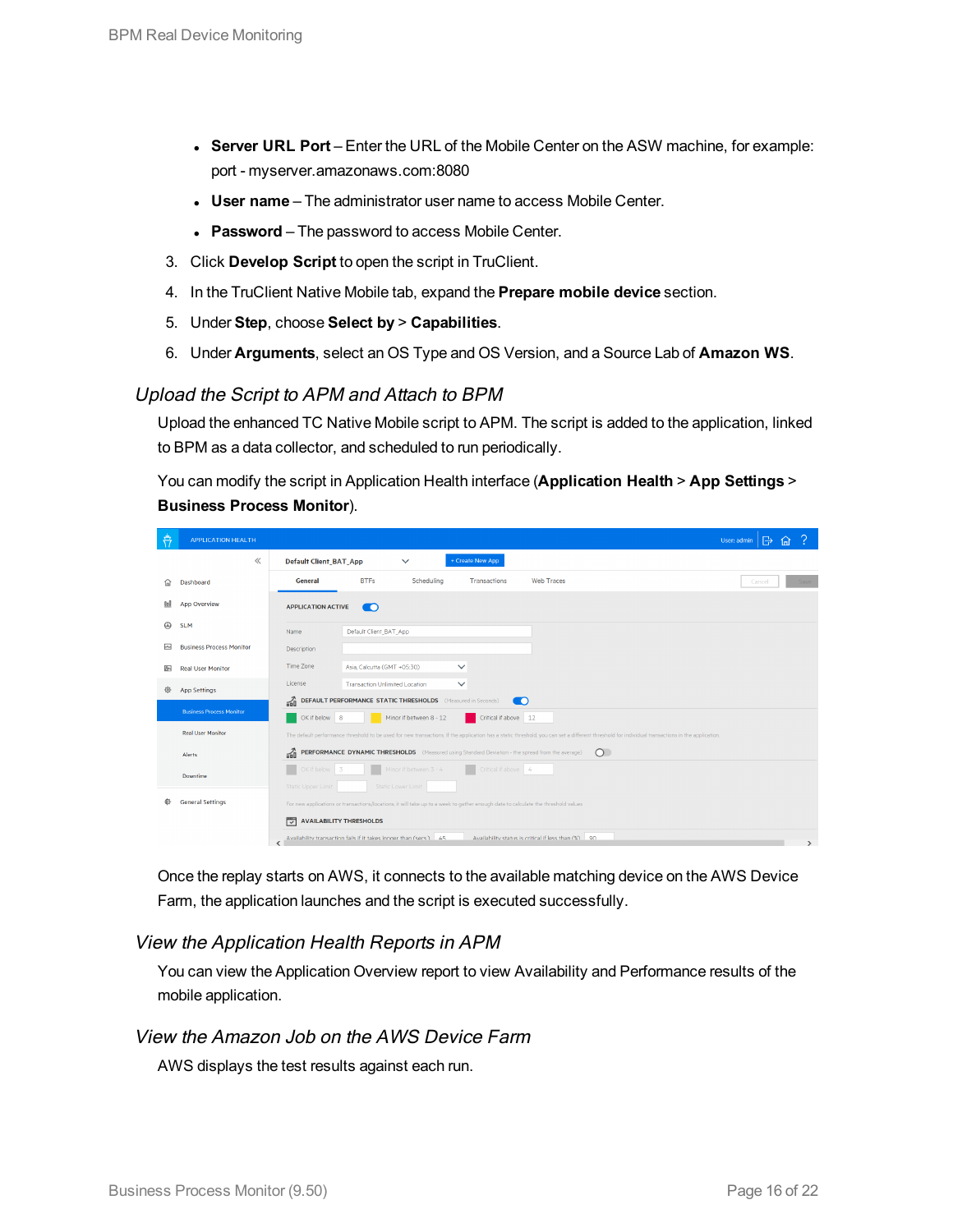The test results displays the actual device used to run the application. The device selection on AWS is based on the capabilities (OS Type /OS version/Manufacturer) entered in the TC script.

|                                                       | AWS $\sim$<br>Services $\sim$<br>Edit $\sim$<br>saira.firdose@hpe.com @ fmob *<br>Oregon * |                                    |                     |                 |                  | 50                                                                                                                                                                                   |                      |         |
|-------------------------------------------------------|--------------------------------------------------------------------------------------------|------------------------------------|---------------------|-----------------|------------------|--------------------------------------------------------------------------------------------------------------------------------------------------------------------------------------|----------------------|---------|
| AWS Device Farm<br>Project: AW ~<br>Runs & sessions v |                                                                                            |                                    |                     |                 |                  |                                                                                                                                                                                      |                      |         |
|                                                       | 三 Automated tests                                                                          |                                    | Do Remote access    |                 |                  |                                                                                                                                                                                      |                      |         |
|                                                       |                                                                                            | screenshots, and performance data. |                     |                 |                  | Automated runs allow you to execute built-in tests or your own scripts on one or more devices in parallel, generating a comprehensive report that includes high-level results, logs, |                      |         |
| $\circ$                                               |                                                                                            | Create a new run                   |                     | $\circ$         |                  |                                                                                                                                                                                      |                      | $\circ$ |
|                                                       |                                                                                            | Run                                | <b>Test results</b> |                 | <b>Test Type</b> | Created                                                                                                                                                                              | <b>Total minutes</b> |         |
| $\circ$                                               | Ó                                                                                          | MC-saira.firdo                     |                     | $\circ$ $\circ$ | uiautomator      | 2016-09-09T14:43+0530                                                                                                                                                                |                      | О<br>Λ  |
| $\circ$                                               | O                                                                                          | MC-saira.firdo                     |                     | O               | uiautomator      | 2016-09-09T14:40+0530                                                                                                                                                                |                      | $\circ$ |
|                                                       | Ø                                                                                          | MC-saira.firdo                     |                     | 30 <sub>o</sub> | ujautomator      | 2016-09-09T14:34+0530                                                                                                                                                                | 00:03:38             |         |
|                                                       | Ø                                                                                          | MC-saira.firdo                     | 3 passed            | 3 <sup>o</sup>  | uiautomator      | 2016-09-09T14:28+0530                                                                                                                                                                | 00:03:21             |         |
|                                                       | Ω                                                                                          | MC-saira.firdo                     |                     | 3 <sub>o</sub>  | uiautomator      | 2016-09-09T14:22+0530                                                                                                                                                                | 00:03:21             |         |
|                                                       | Ø                                                                                          | MC-saira.firdo                     |                     | 3 <sup>o</sup>  | uiautomator      | 2016-09-09T14:16+0530                                                                                                                                                                | 00:03:32             |         |
|                                                       | Ω                                                                                          | MC-saira.firdo                     |                     | 3 <sup>o</sup>  | uiautomator      | 2016-09-09T14:10+0530                                                                                                                                                                | 00:03:29             |         |
|                                                       | $\sim$                                                                                     | MC-saira.firdo                     |                     | 3 <sup>o</sup>  | uiautomator      | 2016-09-09T14:04+0530                                                                                                                                                                | 00:03:13             |         |
|                                                       | $\checkmark$                                                                               | MC-saira firdo.                    |                     | 3 <sup>o</sup>  | uiautomator      | 2016-09-09T13:58+0530                                                                                                                                                                | 00:03:25             |         |

The Test results capture complete information of the Script Run. Click on the results to view the following:

- **Details tab** General information about the problem
- Logs section Any information Device Farm logged during the test
- **Screenshots tab** A list of any screenshots Device Farm captured during the run the device, grouped by suite.
- **Performance tab** Information about any performance data Device Farm generated for the device during the run, for example. CPU utilization of the device or memory utilization of the device.

The details of the device picked up is listed as AWS.

Alternatively you can get the device name and server URL from the BPM Log:

- 1. Open the latest "Site" folder in the following directory: **<BPM application directory>\workspace\agent1\**
- 2. Open the latest TruClient script folder under the relevant "Site": **C:\ProgramData\HP\BPM\workspace\agent1\Site<X>\<App Name>\**
- 3. Open the file McRuntime.properties The device name is listed in the last line of the properties folder, normally starting with AWS.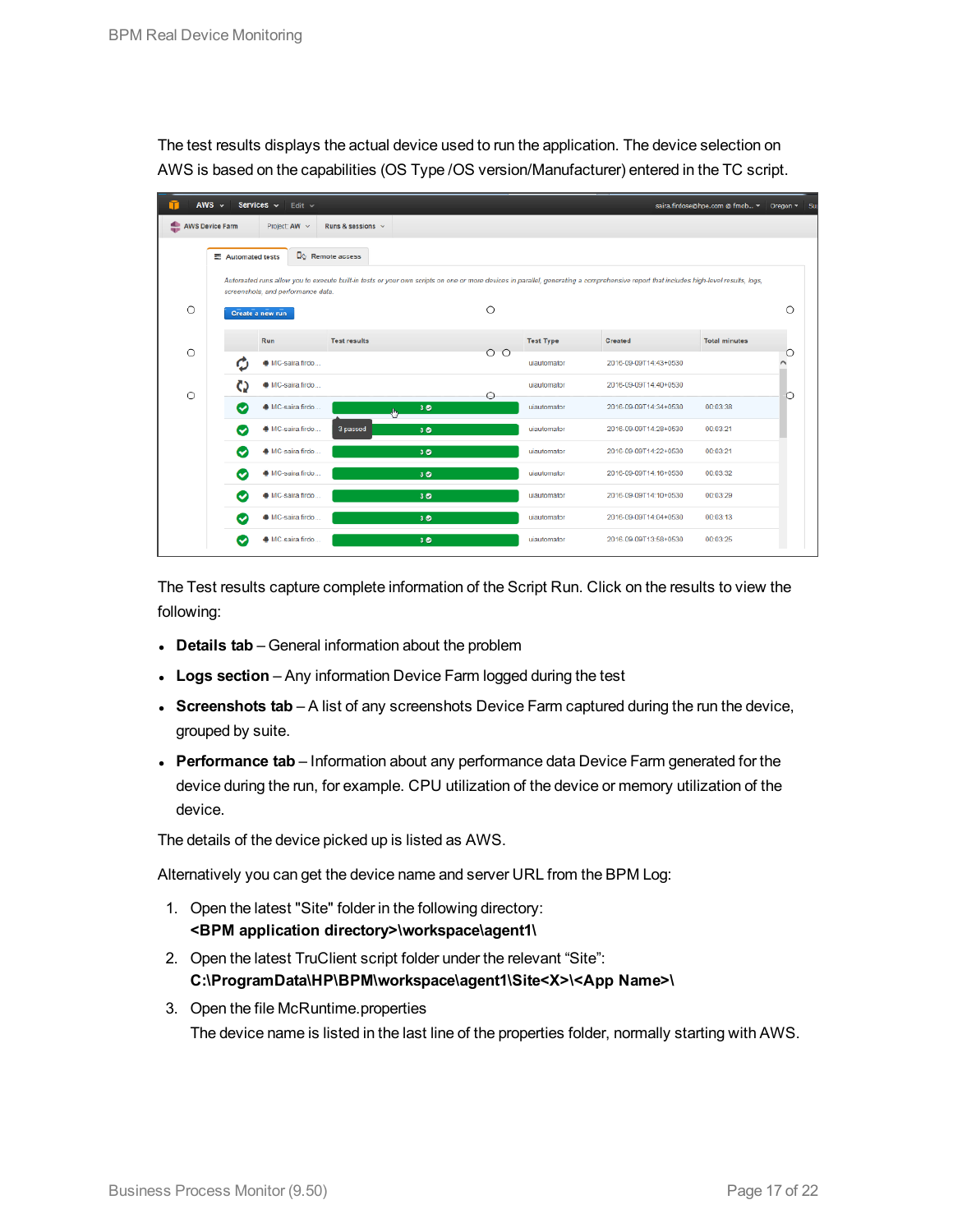|   | $\blacksquare$ McRuntime.properties $\boxtimes$                                                                                                                                                                                                                                                                                           |
|---|-------------------------------------------------------------------------------------------------------------------------------------------------------------------------------------------------------------------------------------------------------------------------------------------------------------------------------------------|
|   | [General]                                                                                                                                                                                                                                                                                                                                 |
|   | MobileServerURL=eo2-52-48-1124-130.us-west-2.compute.amazonaws.com:8080                                                                                                                                                                                                                                                                   |
|   | MobileServerUserName=admin@default.com                                                                                                                                                                                                                                                                                                    |
|   | MobileServerUseSSL=false                                                                                                                                                                                                                                                                                                                  |
|   | <u> WOJOTT TENETAVETA ZENIS WOTACI PENSISWOTACI</u>                                                                                                                                                                                                                                                                                       |
|   | DeviceId=AWS-dzbb558b-15a4-a7fc-801ab0715o0                                                                                                                                                                                                                                                                                               |
|   | $\mathbf{r}$ , $\mathbf{r}$ , $\mathbf{r}$ , $\mathbf{r}$ , $\mathbf{r}$ , $\mathbf{r}$ , $\mathbf{r}$ , $\mathbf{r}$ , $\mathbf{r}$ , $\mathbf{r}$ , $\mathbf{r}$ , $\mathbf{r}$ , $\mathbf{r}$ , $\mathbf{r}$ , $\mathbf{r}$ , $\mathbf{r}$ , $\mathbf{r}$ , $\mathbf{r}$ , $\mathbf{r}$ , $\mathbf{r}$ , $\mathbf{r}$ , $\mathbf{r}$ , |
| 8 |                                                                                                                                                                                                                                                                                                                                           |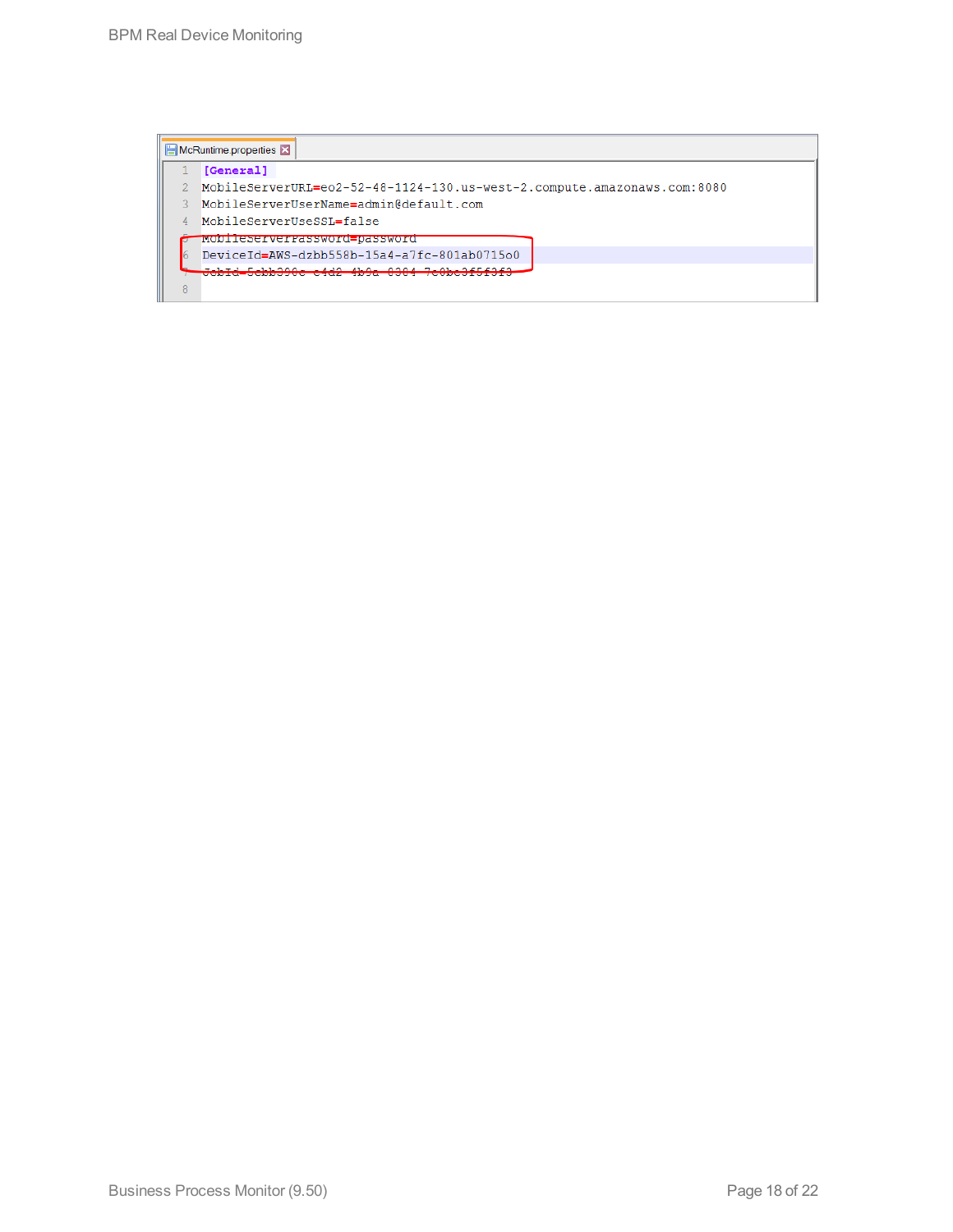## <span id="page-18-0"></span>Working with a Genymotion Emulator

You can use BPM and Mobile Center with Genymotion to emulate activity on Android operating systems. For details, see Working with [emulators](https://admhelp.microfocus.com/mobilecenter/en/2.60/Content/Emulators.htm?Highlight=Emulators) in the Mobile Center help.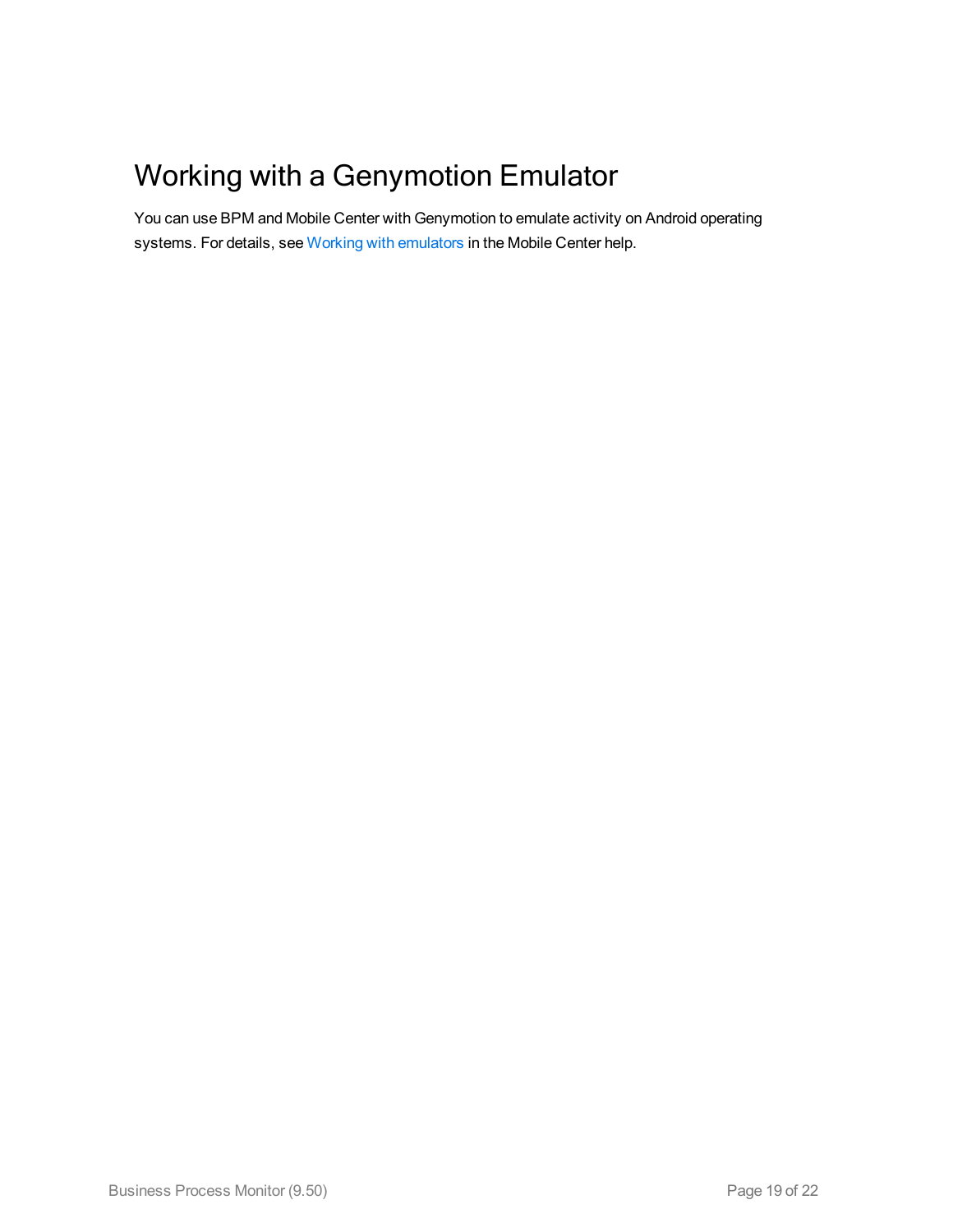## <span id="page-19-0"></span>BPM Real Device Monitoring Best Practices

### Recommended naming conventions in BPM

The location name should contain all the parameters that you want to differentiate in each location. For example, if you are monitoring different devices and multiple carriers in the same city, you should include the carrier and device name in the location name. For example **LosAngeles\_ Verizon\_GalaxyS4**.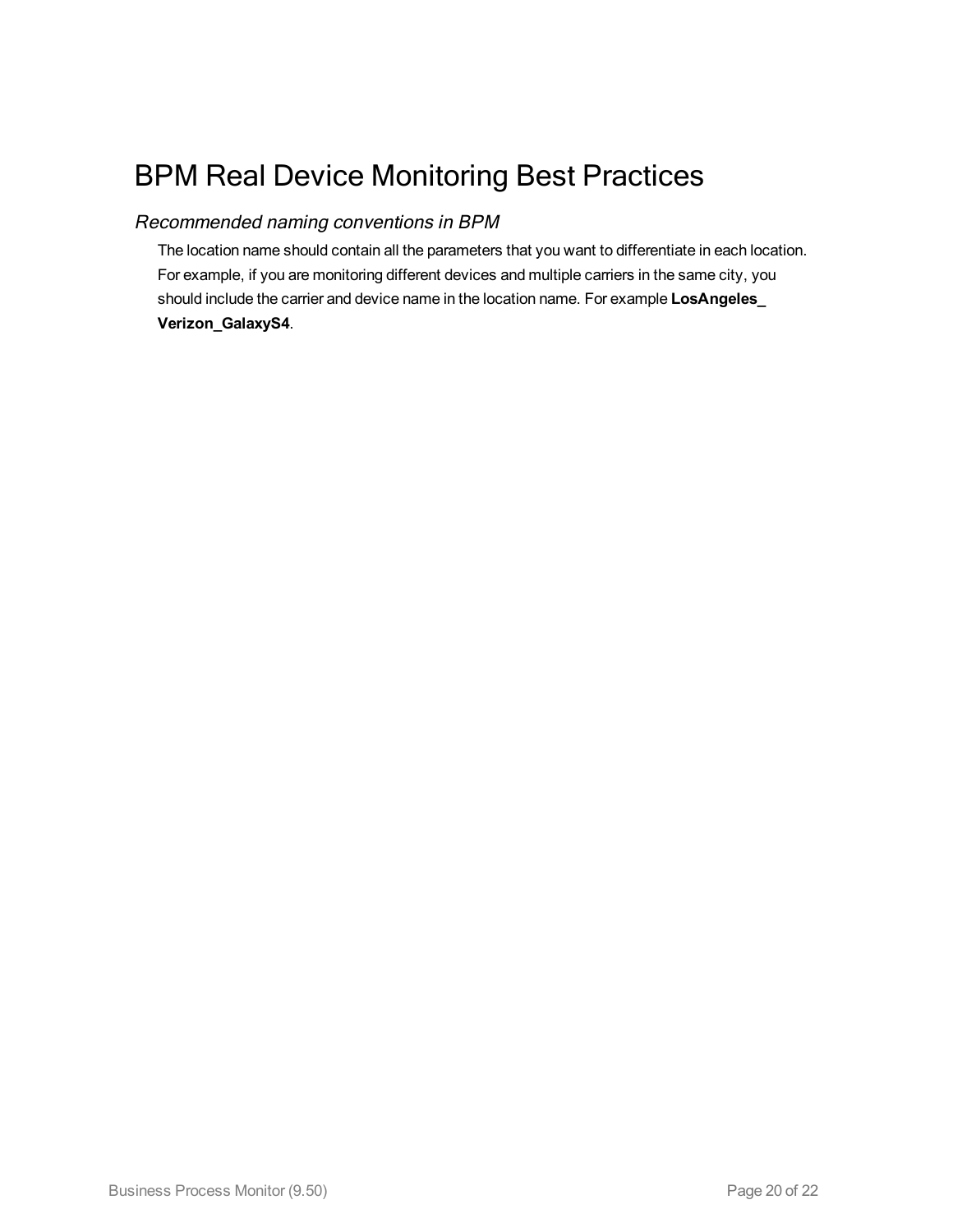### <span id="page-20-0"></span>Connecting to Mobile Center over a Secure **Connection**

Mobile Center allows you to work in secure environments using SSL and to apply certificates when necessary. If Mobile Center is working in a secure environment, import the SSL certificate to the BPM machine:

- 1. Install SSL certificates on the BPM machine. For details, search for "Install SSL certificates" in https://admhelp.microfocus.com/mobilecenter/en/2.60/Content/Resources/\_TopNav/\_TopNav [Home.htm](https://admhelp.microfocus.com/mobilecenter/en/2.60/Content/Resources/_TopNav/_TopNav_Home.htm).
- 2. Export the certificate from the browser:
	- a. In a browser, open the Mobile Center site.
	- b. In the address bar, click on the Lock icon and save the certificate to a local drive.
- 3. Open a Command Prompt and run the following import commands:

```
cd C:\HP\BPM\JRE\bin
```

```
keytool -import -trustcacerts -keystore "C:\HP\BPM\JRE\lib\security\cacerts" -
storepass <passoword> -noprompt -alias mc -file <certificate location>
```
#### **Example:**

```
keytool -import -trustcacerts -keystore "C:\HP\BPM\JRE\lib\security\cacerts"
-storepass changeit -noprompt -alias mc -file C:\Temp\mcCertificate.cer
```